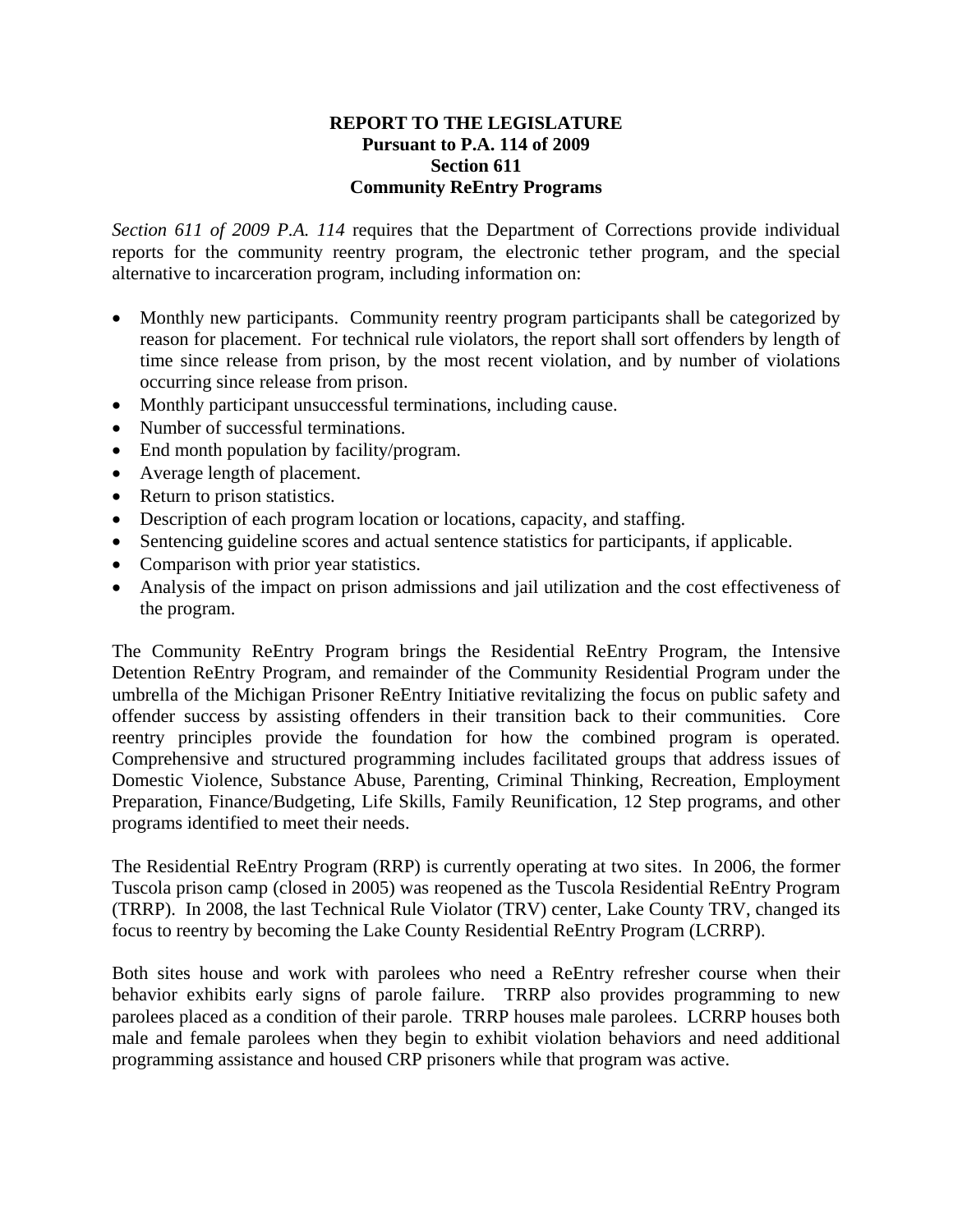Since the January 2008 closure of the Grand Rapids Correction Center, which was the last remaining residential CRP center; prisoners were placed in the community under CRP supervision on electronic monitoring. This report includes only CRP prisoners who were in need of RRP programming/services provided at LCRRP. CRP prisoners on electronic monitoring are not included in this report as they are the subject of a separate electronic tether / monitoring report.

As of October 2007, the Intensive Detention ReEntry Program (IDRP) falls within the Community ReEntry Programs. The IDRP began in July of 2004 as a result of the need to have an alternative for technical parole violators in counties where jail overcrowding had diminished the Department's ability to detain them. The goal was to provide parole agents the opportunity to detain parolees with compliance problems before they became more serious parole violators and, if needed, repeated incidents of noncompliance could be handled with repeated detentions.

Currently, the Department contracts with the Clinton County Jail and Ingham County Jail to house parole violators for up to 45 days, with an average stay of about 30 days. In rare circumstances, stays can be extended up to 120 days. Two field agents are assigned to the jails to supervise the IDRP population. The field agents at the jails assist field agents in the community by developing an updated release plan for the parolee, which includes updated placement information and outpatient or residential substance abuse treatment recommendations based on assessments to determine level of care needed. While in the jails, parolees receive cognitive programming and Michigan Works employability skills training, which includes enrollment in the Michigan Works Talent Bank. Parolees complete and receive copies of resumes to use while searching for employment upon release.

Table 1 shows the number of new Community ReEntry Program participants by month and program site.

|            |                | <b>IDRP</b> |        |       |                    | <b>RRP</b> |         |      |              |       |
|------------|----------------|-------------|--------|-------|--------------------|------------|---------|------|--------------|-------|
|            | <b>Clinton</b> |             | Ingham |       | <b>Lake County</b> |            | Tuscola |      | <b>Total</b> |       |
|            | 2008           | 2009        | 2008   | 2009  | 2008               | 2009       | 2008    | 2009 | 2008         | 2009  |
| Jan        | 52             | 49          | 212    | 177   | 69                 | 77         | 88      | 85   | 421          | 388   |
| Feb        | 38             | 37          | 123    | 143   | 87                 | 109        | 104     | 54   | 352          | 343   |
| Mar        | 47             | 38          | 164    | 189   | 118                | 108        | 78      | 58   | 407          | 393   |
| Apr        | 47             | 51          | 180    | 178   | 103                | 84         | 99      | 69   | 429          | 382   |
| May        | 43             | 35          | 168    | 140   | 97                 | 102        | 87      | 68   | 395          | 345   |
| Jun        | 38             | 42          | 164    | 188   | 101                | 87         | 58      | 83   | 361          | 400   |
| Jul        | 56             | 50          | 200    | 191   | 80                 | 110        | 87      | 100  | 423          | 451   |
| Aug        | 50             | 40          | 203    | 168   | 121                | 109        | 60      | 51   | 434          | 368   |
| Sep        | 41             | 52          | 212    | 180   | 114                | 84         | 84      | 55   | 451          | 371   |
| Oct        | 56             | 41          | 184    | 156   | 102                | 94         | 97      | 65   | 439          | 356   |
| Nov        | 39             | 34          | 140    | 158   | 97                 | 93         | 37      | 70   | 313          | 355   |
| <b>Dec</b> | 43             | 42          | 170    | 186   | 78                 | 104        | 62      | 69   | 353          | 401   |
| Total      | 550            | 511         | 2,120  | 2,054 | 1,167              | 1,161      | 941     | 827  | 4,778        | 4,553 |
| Avg        | 45.8           | 42.6        | 176.7  | 171.2 | 97.3               | 96.8       | 78.4    | 68.9 | 398.2        | 379.4 |

**Table 1 - New Community ReEntry Program Participants Monthly By Location**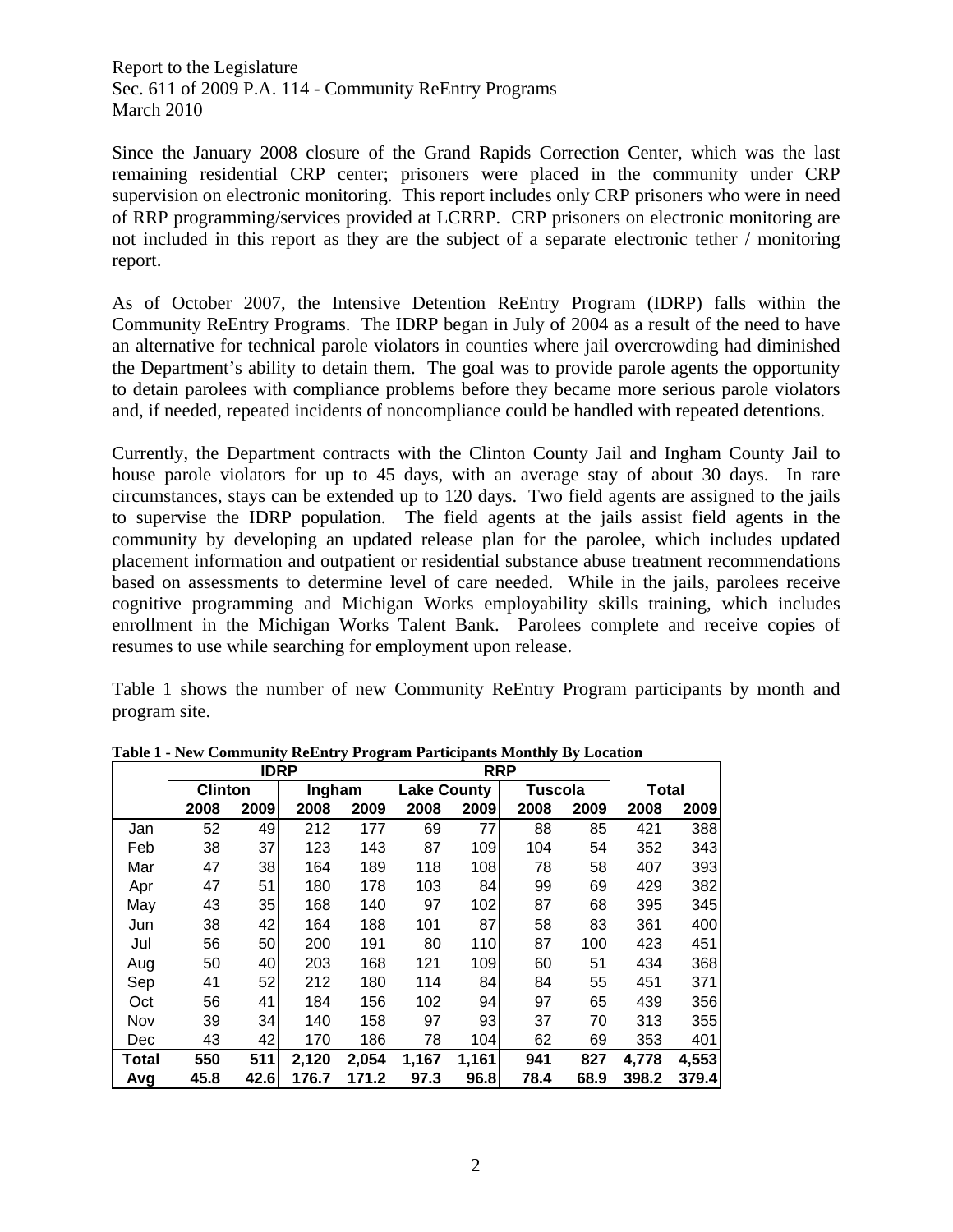Table 2 looks at only the parole technical violators from the 2009 new Community ReEntry Program participants for which RRP was an appropriate intervention and breaks down time since parole from prison until admission to the RRP.

| <b>Length of Time</b>            |               | 2008           | 2009          |                |  |
|----------------------------------|---------------|----------------|---------------|----------------|--|
| <b>Since Release from Prison</b> | <b>Number</b> | <b>Percent</b> | <b>Number</b> | <b>Percent</b> |  |
| 0-6 Months                       | 285           | 21.3%          | 243           | 20.7%          |  |
| 7-12 Months                      | 318           | 23.8%          | 232           | 19.8%          |  |
| 13-18 Months                     | 257           | 19.3%          | 162           | 13.8%          |  |
| 19+ Months                       | 475           | 35.6%          | 537           | 45.7%          |  |
| Total                            | 1,335         | 100.0%         | 1.174         | 100.0%         |  |

**Table 2 – Parole Technical Violator Length of Time Since Release from Prison to Admission to RRP** 

Tables 3 through 5 look at only the new RRP participants and present active sentence information for the parolees at the time of their admissions to the RRP. In 2009, the 1,988 new RRP participants had 4,016 active sentences, with similar distributions to 2008 participants.

The details presented in Tables 3 and 4 are for individual sentences only, since a composite or cumulative minimum term that accounts for consecutive sentences would obscure offense type information.

| 1 HHE OI AGHIISSIOII IO KKF                                                             |               |                 |               |                 |  |  |
|-----------------------------------------------------------------------------------------|---------------|-----------------|---------------|-----------------|--|--|
| <b>Minimum Term</b>                                                                     | 2008          |                 | 2009          |                 |  |  |
| Groups*                                                                                 | <b>Number</b> | <b>Percentl</b> | <b>Number</b> | <b>Percentl</b> |  |  |
| 0-12 Months                                                                             | 1,084         | 25.9%           | 988           | 24.6%           |  |  |
| 13-24 Months                                                                            | 1,987         | 47.4%           | 1,955         | 48.7%           |  |  |
| 25-36 Months                                                                            | 604           | 14.4%           | 556           | 13.8%           |  |  |
| 37-60 Months                                                                            | 336           | 8.0%            | 299           | 7.4%            |  |  |
| 61-120 Months                                                                           | 147           | 3.5%            | 194           | 4.8%            |  |  |
| $121 +$ Months                                                                          | 30            | 0.7%            | 23            | 0.6%            |  |  |
| Life                                                                                    |               | $0.0\%$         |               | 0.0%            |  |  |
| <b>Total Offenses</b>                                                                   | 4,189         | 100.0%          | 4,016         | 100.0%          |  |  |
| * These Minimum Terms represent individual active sentences and disregard consecutives. |               |                 |               |                 |  |  |

#### **Table 3 - Minimum Term Groups for All Active Offenses at the Time of Admission to RRP**

### **Table 4 - Offense Types for All Active Offenses at the Time of Admission to RRP**

|                       | 2008                                                                                               |                | 2009           |               |                |                |  |  |
|-----------------------|----------------------------------------------------------------------------------------------------|----------------|----------------|---------------|----------------|----------------|--|--|
| <b>Offense</b>        |                                                                                                    |                | <b>Average</b> |               |                | <b>Average</b> |  |  |
| Type                  | <b>Number</b>                                                                                      | <b>Percent</b> | Term*          | <b>Number</b> | <b>Percent</b> | Term*          |  |  |
| Nonassaultive         | 2.323                                                                                              | 55.5%          | 23.0           | 2,195         | 54.7%          | 21.9           |  |  |
| Drug                  | 779                                                                                                | 18.6%          | 20.8           | 654           | 16.3%          | 21.2           |  |  |
| Assaultive            | 1.087                                                                                              | 25.9%          | 34.8           | 1.167         | 29.1%          | 37.1           |  |  |
| <b>Total Offenses</b> | 4,189                                                                                              | 100.0%         | 25.7           | 4,016         | 100.0%         | 26.2           |  |  |
|                       | * In months, these Average Terms represent individual active sentences and disregard consecutives. |                |                |               |                |                |  |  |

Sentencing Guidelines (SGL) information has been captured in OMNI on a statewide basis since October of 2002 thus, 2003 is the first available, full year of the 1999 Legislative Sentencing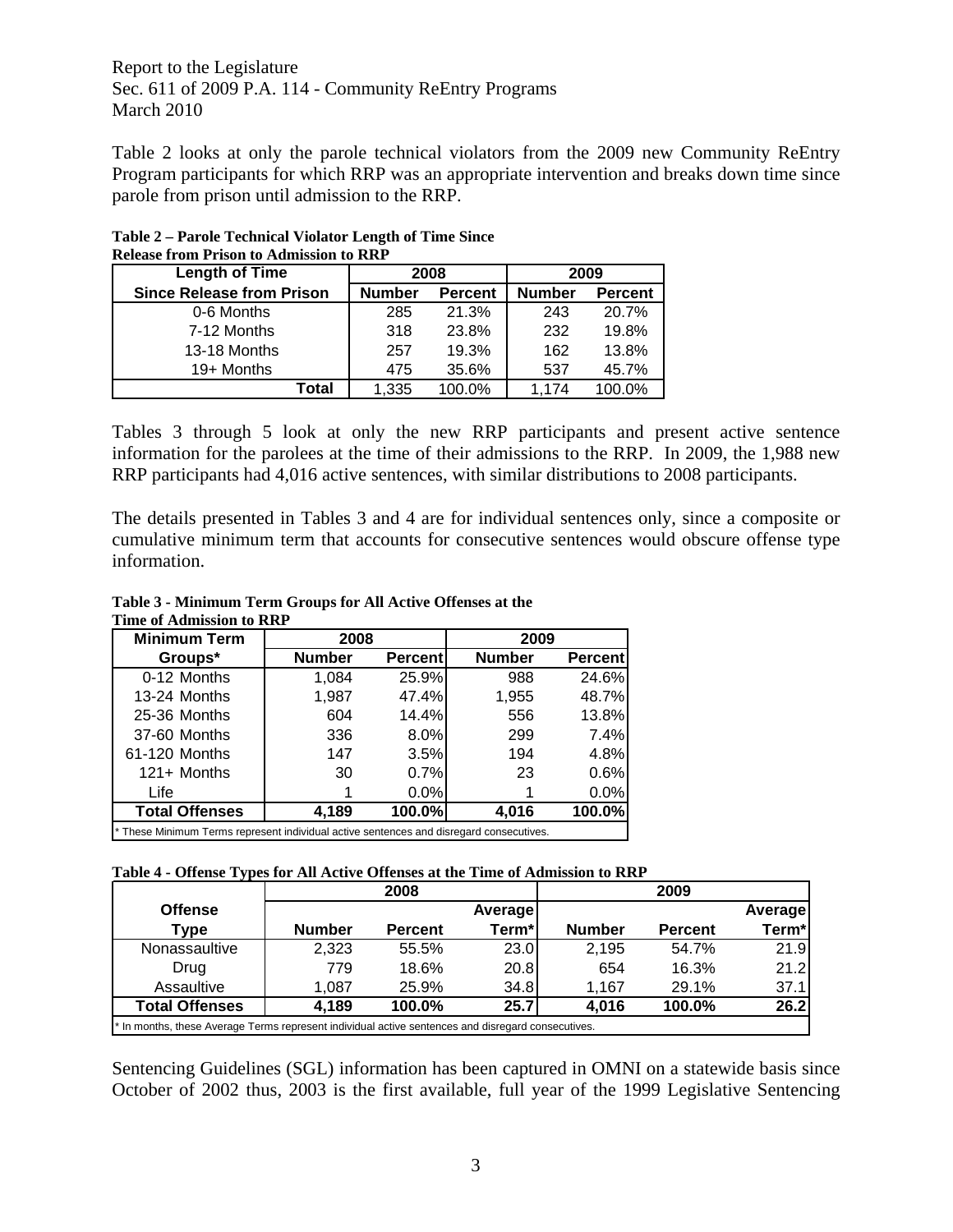Guidelines. Unfortunately, over 65% of the sentencing dates for the 2008 and 2009 new RRP participants are from before 2003 and additional complications, such as a mix of sentences with and without SGL data, and the change in handling of SGLs with regard to probation violations, make interpreting SGL sentencing characteristics dubious at this time. Regardless, Table 5 shows that most of the actual sentences agree with the SGL ranges, though this comparison is not that useful since it represents about one third of the sentences for new RRP participants.

| <b>Actual Sentence</b> | New KKP Participants<br>2008 |                |               | 2009           |  |  |
|------------------------|------------------------------|----------------|---------------|----------------|--|--|
| vs. SGL Range          | <b>Number</b>                | <b>Percent</b> | <b>Number</b> | <b>Percent</b> |  |  |
| <b>Below Range</b>     | 97                           | 7.8%           | 95            | 6.8%           |  |  |
| Within Range           | 1087                         | 87.2%          | 1220          | 87.0%          |  |  |
| Above Range            | 63                           | 5.1%           | 87            | 6.2%           |  |  |
| <b>Total with SGLs</b> | 1.247                        | 29.8%          | 1,402         | 34.9%          |  |  |
| <b>Unknown SGLs</b>    | 2,942                        | 70.2%          | 2,614         | 65.1%          |  |  |
| <b>Total Offenses</b>  | 4,189                        | 100.0%         | 4,016         | 100.0%         |  |  |

| Table 5 - Comparison of Actual Sentence with SGL Range for |  |
|------------------------------------------------------------|--|
| <b>New RRP Participants</b>                                |  |

Table 6 reverts back to entire Community ReEntry Program data and shows that in 2009, there were 2,547 parolees that successfully completed the IDRP and 1,835 parolees (including 1 CRP prisoner) that successfully completed the RRP. The 2009 average successful stay for parolees in the IDRP was 30.9 days (up from 28.6 days in 2008), and for the RRP 79.3 days (up from 71.3 days in 2008).

**Table 6 - Monthly Successful Community ReEntry Program Terminations by Location** 

|       |                | <b>IDRP</b> |        |       |                    | <b>RRP</b> |         |      |              |       |
|-------|----------------|-------------|--------|-------|--------------------|------------|---------|------|--------------|-------|
|       | <b>Clinton</b> |             | Ingham |       | <b>Lake County</b> |            | Tuscola |      | <b>Total</b> |       |
|       | 2008           | 2009        | 2008   | 2009  | 2008               | 2009       | 2008    | 2009 | 2008         | 2009  |
| Jan   | 43             | 50          | 179    | 180   | 91                 | 90         | 51      | 57   | 364          | 377   |
| Feb   | 42             | 41          | 179    | 151   | 90                 | 84         | 46      | 48   | 357          | 324   |
| Mar   | 43             | 51          | 113    | 181   | 24                 | 791        | 97      | 62   | 277          | 373   |
| Apr   | 46             | 41          | 202    | 174   | 84                 | 82         | 78      | 62   | 410          | 359   |
| May   | 47             | 42          | 164    | 143   | 82                 | 94         | 79      | 73   | 372          | 352   |
| Jun   | 33             | 37          | 162    | 197   | 91                 | 101        | 62      | 51   | 348          | 386   |
| Jul   | 46             | 49          | 170    | 189   | 113                | 77         | 58      | 87   | 387          | 402   |
| Aug   | 61             | 44          | 191    | 170   | 86                 | 102        | 64      | 59   | 402          | 375   |
| Sep   | 49             | 47          | 212    | 167   | 111                | 91         | 75      | 62   | 447          | 367   |
| Oct   | 45             | 44          | 172    | 169   | 70                 | 94         | 75      | 67   | 362          | 374   |
| Nov   | 43             | 31          | 140    | 154   | 101                | 104        | 58      | 45   | 342          | 334   |
| Dec   | 41             | 30          | 162    | 165   | 121                | 99         | 74      | 65   | 398          | 359   |
| Total | 539            | 507         | 2,046  | 2,040 | 1,064              | 1,097      | 817     | 738  | 4,466        | 4,382 |
| Avg   | 44.9           | 42.3        | 170.5  | 170.0 | 88.7               | 91.4       | 68.1    | 61.5 | 372.2        | 365.2 |

Unsuccessful IDRP and RRP terminations occurred in about 2.8% of all terminations for 2009 (down from 3.2% in 2008). Parolees failed the RRP after an average of 48.5 days in 2009, compared to 30.5 days in 2008. Typical reasons for unsuccessful terminations from the RRP include:<br>• Abscond violation

- 
- Medically / Psychologically unmanageable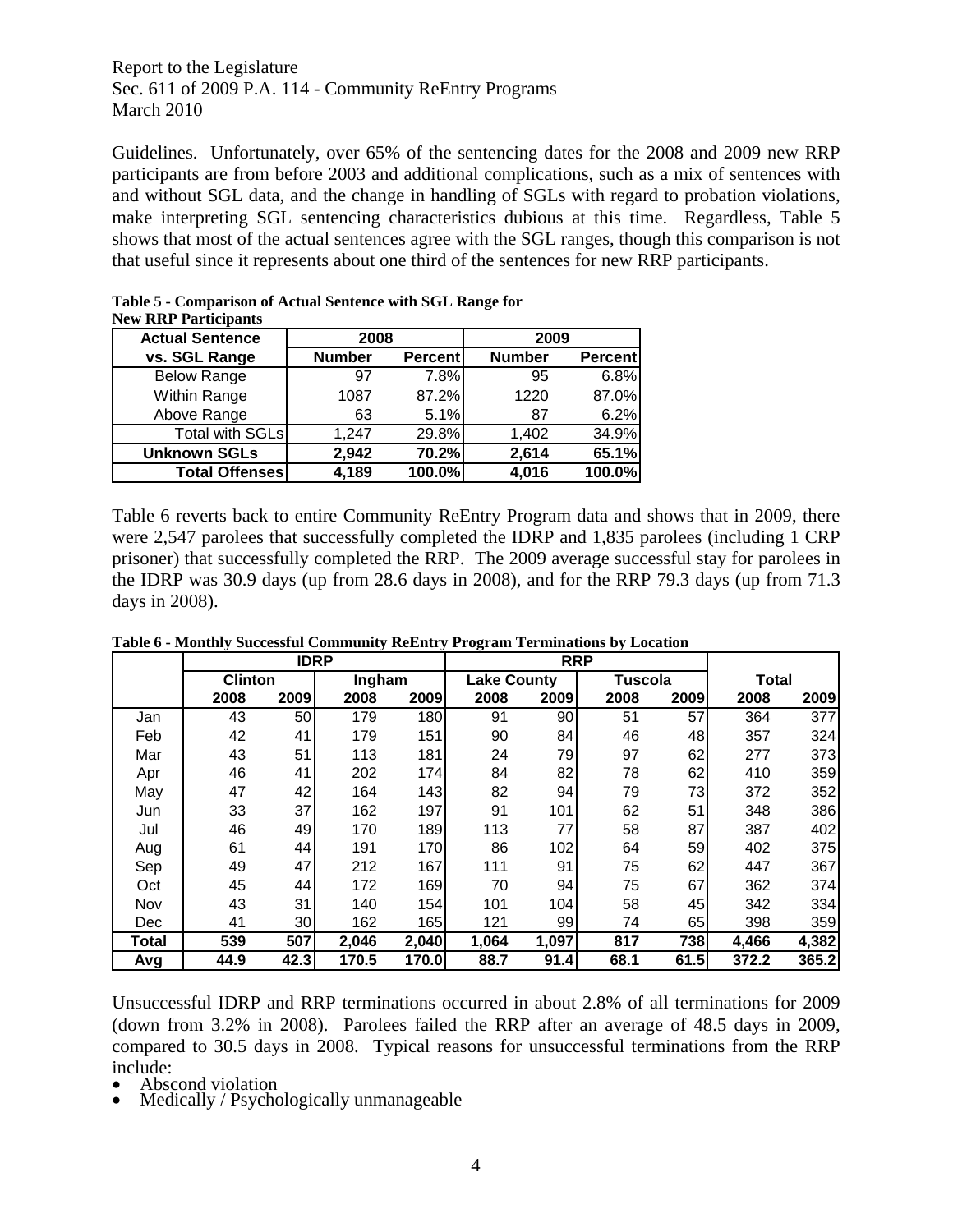- 
- 
- 
- 
- 
- 
- Substance abuse violations<br>
Rule violation (non substance abuse)<br>
New felony / misdemeanor<br>
Threatening / assaultive behavior<br>
Creating a disturbance<br>
Failure to follow rules of ReEntry Center<br>
As determined

|       | <b>IDRP</b>    |      |        |      | <b>RRP</b>         |      |                |      |              |      |
|-------|----------------|------|--------|------|--------------------|------|----------------|------|--------------|------|
|       | <b>Clinton</b> |      | Ingham |      | <b>Lake County</b> |      | <b>Tuscola</b> |      | <b>Total</b> |      |
|       | 2008           | 2009 | 2008   | 2009 | 2008               | 2009 | 2008           | 2009 | 2008         | 2009 |
| Jan   | 0              | n    |        | 2    | 2                  | 3    | 4              | 6    |              | 11   |
| Feb   |                |      |        |      | 8                  | 2    | 11             | 3    | 20           | 5    |
| Mar   | 2              |      |        |      | 6                  | 3    | 5              | 5    | 14           | 8    |
| Apr   |                |      |        |      | 3                  |      | 6              | 2    | 10           | 5    |
| May   |                |      |        | 3    | 3                  | 5    | 3              | 3    |              | 11   |
| Jun   |                |      |        | 3    |                    | 3    | 8              | 6    | 15           | 13   |
| Jul   |                |      |        |      | 9                  | 5    | 6              | 5    | 16           | 11   |
| Aug   |                |      |        | 5    |                    | 8    | 5              | 10   | 12           | 24   |
| Sep   |                |      |        | ኅ    | 2                  |      | 12             | 3    | 17           | 6    |
| Oct   |                |      |        | ი    | 8                  | 3    |                | 9    | 13           | 12   |
| Nov   |                |      |        |      |                    |      | 11             | 5    | 12           | 11   |
| Dec   |                |      |        | ⌒    | 2                  |      | 5              | 2    |              | 8    |
| Total | 2              | 4    | 10     | 22   | 58                 | 40   | 80             | 59   | 150          | 125  |
| Avg   | 0.2            | 0.3  | 0.8    | 1.8  | 4.8                | 3.3  | 6.7            | 4.9  | 12.5         | 10.4 |

The monthly new Community ReEntry Program participants, monthly successful and unsuccessful terminations, and average lengths of stay resulted in the end of month populations shown in Table 8.

**Table 8 - End of Month Community ReEntry Program Populations by Location** 

|     |                | <b>IDRP</b> |        |       |                    | <b>RRP</b> |         |            |              |       |
|-----|----------------|-------------|--------|-------|--------------------|------------|---------|------------|--------------|-------|
|     | <b>Clinton</b> |             | Ingham |       | <b>Lake County</b> |            | Tuscola |            | <b>Total</b> |       |
|     | 2008           | 2009        | 2008   | 2009  | 2008               | 2009       | 2008    | 2009       | 2008         | 2009  |
| Jan | 49             | 49          | 190    | 187   | 169                | 222        | 107     | 136        | 515          | 594   |
| Feb | 42             | 47          | 134    | 176   | 158                | 245        | 154     | 139        | 488          | 607   |
| Mar | 46             | 38          | 194    | 191   | 246                | 271        | 130     | 130        | 616          | 630   |
| Apr | 47             | 51          | 165    | 192   | 262                | 271        | 145     | 135        | 619          | 649   |
| May | 43             | 44          | 168    | 187   | 274                | 274        | 150     | 124        | 635          | 629   |
| Jun | 47             | 50          | 168    | 191   | 277                | 257        | 138     | 149        | 630          | 647   |
| Jul | 56             | 50          | 168    | 178   | 235                | 285        | 160     | 156        | 619          | 669   |
| Aug | 48             | 45          | 201    | 179   | 263                | 284        | 150     | 137        | 662          | 645   |
| Sep | 40             | 50          | 117    | 186   | 264                | 276        | 145     | 126        | 566          | 638   |
| Oct | 51             | 46          | 184    | 168   | 288                | 273        | 163     | <b>115</b> | 686          | 602   |
| Nov | 47             | 45          | 181    | 175   | 283                | 260        | 131     | 132        | 642          | 612   |
| Dec | 48             | 60          | 192    | 191   | 238                | 261        | 114     | 133        | 592          | 645   |
| Avg | 47.0           | 47.9        | 171.8  | 183.4 | 246.4              | 264.9      | 140.6   | 134.3      | 605.8        | 630.6 |

Return to prison statistics measure a parolee's outcome at the conclusion of a standard follow-up period. Table 9 replicates a portion of the D3 table reported in the Department's 2008 Statistical Report (the most recent available). The table shows that offenders paroled in 2005 had a Total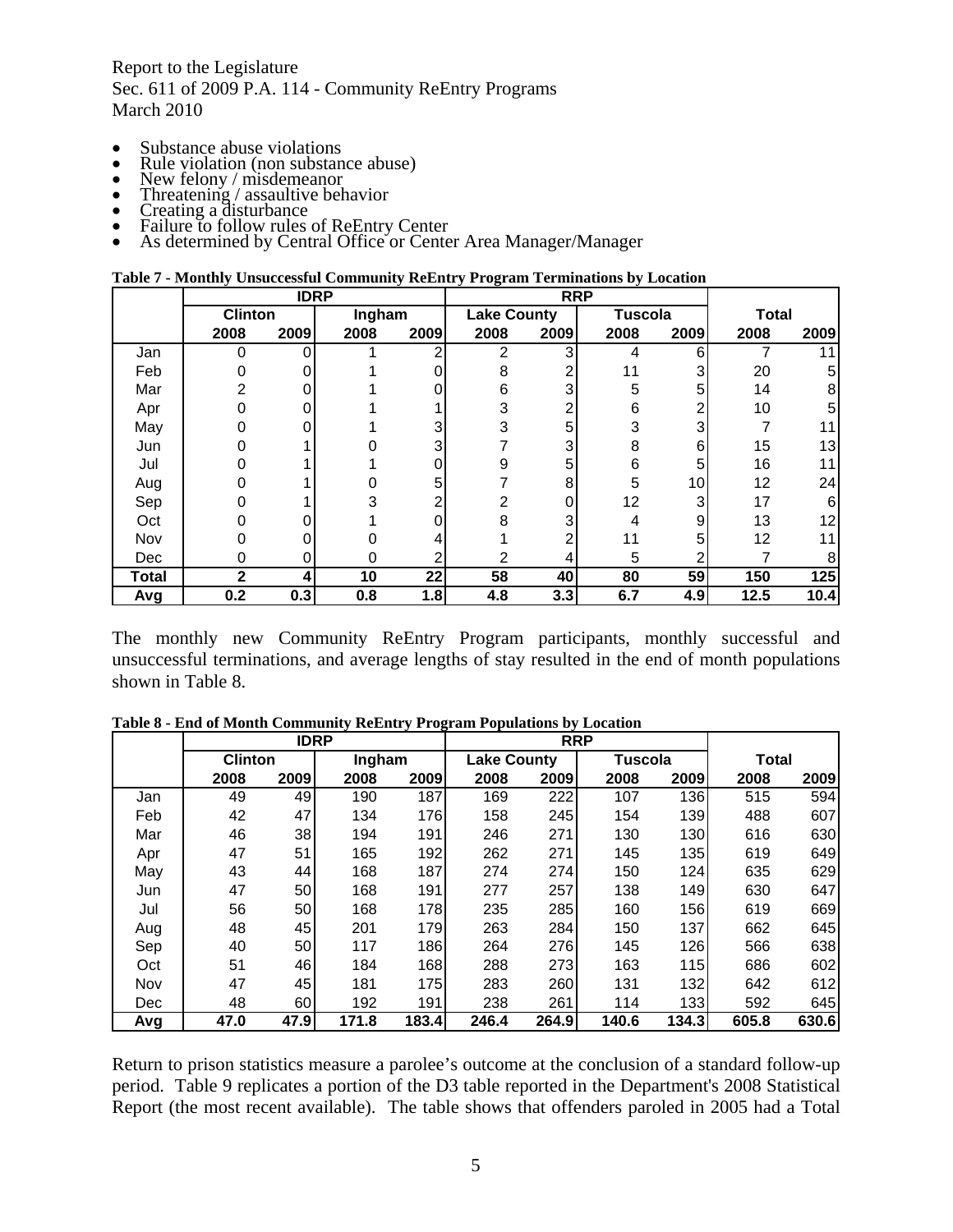Failure Rate of 50.6% (Absconds 10.1%, Technical Violators 19.8%, and New Sentence Violators 20.7%) after a full three-year follow up period. New Community ReEntry Program participants, had they existed in 2005, would have had similar recidivism rates.

**Table 9 - (portion of) Three-Year Follow-Up Outcomes of Offenders Who Paroled in 1998 to 2005 by Year** 

| Year                                                                                    | Total        | <b>Success</b> | <b>Failure</b> |                 | <b>Technical</b> | <b>New</b> |  |
|-----------------------------------------------------------------------------------------|--------------|----------------|----------------|-----------------|------------------|------------|--|
| <b>Paroled</b>                                                                          | <b>Cases</b> | <b>Total</b>   | <b>Total</b>   | <b>Absconds</b> | <b>Violators</b> | Sentence   |  |
| 2001                                                                                    | 9,591        | 51.7%          | 48.3%          | 6.4%            | 24.6%            | 17.3%      |  |
| 2002                                                                                    | 10,254       | 51.7%          | 48.3%          | $9.0\%$         | 21.1%            | 18.2%      |  |
| 2003                                                                                    | 11,207       | 51.6%          | 48.4%          | 9.2%            | 20.4%            | 18.7%      |  |
| 2004                                                                                    | 10,818       | 50.6%          | 49.4%          | 8.7%            | 20.9%            | 19.9%      |  |
| 2005                                                                                    | 9,800        | 49.4%          | 50.6%          | 10.1%           | 19.8%            | 20.7%      |  |
| See 2008 Statistical Report, Table D3, at                                               |              |                |                |                 |                  |            |  |
| http://www.michigan.gov/documents/corrections/2008 MDOC STATISTICAL REPORT 287713 7.pdf |              |                |                |                 |                  |            |  |

The Community ReEntry Program impacts prison admissions by intervening and diverting eligible parole violators and CRP violators who would otherwise be returned to prison. At the end of 2009, the average time before reparole for a parole technical violator was 18.4 months. The 2009 average successful RRP stay was 75.0 days, or 2.5 months, which saved an average of 15.9 months per parole technical violator RRP participant.

The IDRP programs operated at the following locations during 2008 and 2009:

| <b>IDRP</b> – Clinton County<br>1347 East Townsend Road<br>St. Johns, MI 48879 |                                                          | Capacity: 60 beds  |
|--------------------------------------------------------------------------------|----------------------------------------------------------|--------------------|
| <b>IDRP</b> - Ingham County<br>640 North Cedar<br>Mason, MI 48854              |                                                          | Capacity: 190 beds |
|                                                                                | The following RRP Centers operated during 2008 and 2009: |                    |
| <b>Lake County Residential ReEntry Program</b>                                 |                                                          | Capacity: 300 beds |
| 4153 South M-37                                                                |                                                          |                    |
| Baldwin, MI 49304<br>2008 Staffing                                             |                                                          | 2009 Staffing      |
| 1.0                                                                            | Parole Probation Manager 2                               | 1.0                |
| 3.0                                                                            | Parole Probation Officer – E                             | 2.0                |
| 1.0                                                                            | Correction Shift Supervisor 1                            | 1.0                |
| 10.0                                                                           | <b>Corrections Officers</b>                              | 10.0               |
| 1.0                                                                            | Secretary E8                                             | 1.0                |
| 16.0                                                                           | <b>Total Lake County Residential ReEntry Staff</b>       | 15.0               |